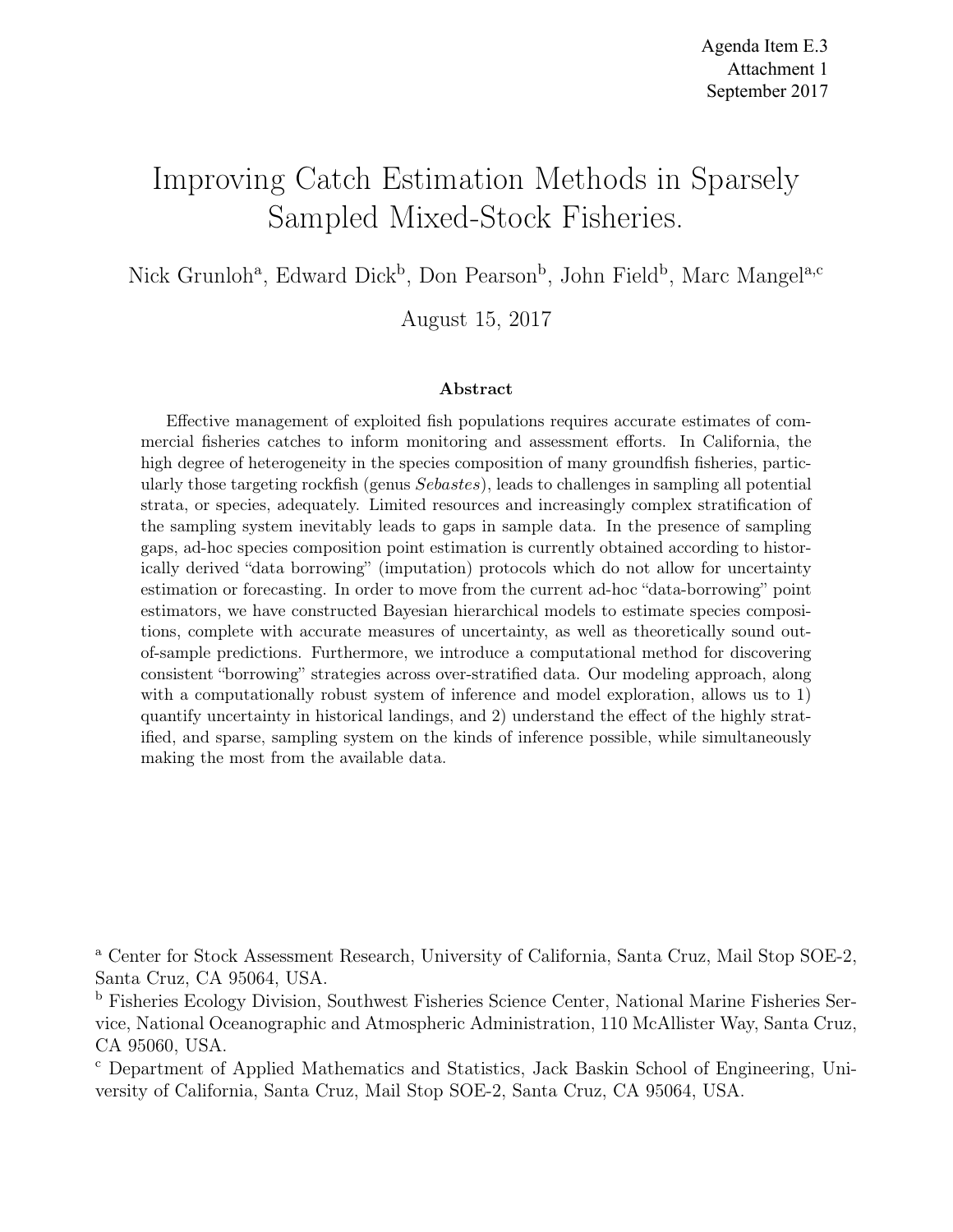#### Significance to Stock Assessment & Management

Stock assessments are conditional on a time series of annual catches that are often treated as being known without error, despite the fact that they are often derived from sampling programs that estimate the proportion of different species found within multiple sampling strata. Sampling error introduces uncertainty into estimates of the catch, and unsampled strata must be "filled in" through a process sometimes referred to on the U.S. West Coast as "borrowing" (i.e. data imputation). Historically, methods used to "borrow" information among strata have been ad-hoc in nature and driven by expert opinion of local managers (Sen et al. 1984, 1986; Pearson and Erwin 1997). We seek to improve upon this practice through development of a model-based approach that provides estimates of catch and associated uncertainty, as well as an objective, defensible framework for model selection and data imputation. Although the theoretical basis for a model based estimation of species composition in mixed stock fisheries has been advanced (Shelton et al., 2012), it has not yet been implemented successfully using actual historical or contemporary data.

The difficulties associated with the existing ad-hoc approach are magnified by an increase in the number of sampling strata over time, specifically the number of "market categories," into which fishermen and dealers sort their catch (Figure 1, Bottom). The increase in the number of market categories (sampling strata) has not been matched by increases in sampling effort, resulting in a decline in the average number of samples per stratum (Figure 1, Middle). In other words, data are becoming more sparse, increasing our uncertainty in estimates of catch. Since the data are also stratified over a number of ports, fishing gear types, years, and quarters, inference is not possible without some sort of stratum pooling. Rather than rely so heavily on the previous, ad-hoc pooling rules which change based on the availability of samples, we hope to standardize any necessary pooling through an exhaustive search of the space (possible configurations) of pooled models. Pooling (and partial pooling) among strata is achieved using Bayesian hierarchical statistical models and model averaging (Gelman et al., 2014).

#### Methods

#### Model

For a particular market category,  $y_{ijklmn}$  is the  $i^{th}$  sample of the  $j^{th}$  species' weight, in the  $k^{th}$  port, caught with the  $l^{th}$  gear, in the  $\eta^{th}$  quarter, of year m. The  $y_{ijklmn}$  are said to be observations from a Beta-Binomial distribution (BB) conditional on parameters  $\theta$  and  $\rho$ .

$$
y_{ijklmn} \sim BB(y_{ijklmn}|\boldsymbol{\theta}, \rho).
$$

Given observed overdispersion relative to the Poisson and Binomial distributions, the Beta-Binomial model makes use of a correlation parameter,  $\rho$ , to better model uncertainties. The linear predictor parameters,  $\theta$ , are then factored as follows among the many strata,

$$
\theta_{jklm\eta} = \beta_0 + \beta_j^{(s)} + \beta_k^{(p)} + \beta_l^{(g)} + \beta_{m\eta}^{(y:q)}.
$$

Our priors are largely diffuse, representing relatively little prior information, producing behavior similar to classical fixed effect models on species  $(\beta_i^{(s)})$  $j^{(s)}),\,\text{port}\ (\beta_k^{(p)}).$  $\binom{p}{k}$ , and gear  $\binom{\beta^{(g)}_l}{k}$  $\binom{g}{l}$  parameters. Our priors on time parameters  $(\beta_{mn}^{(y:q)})$  are normal distributions centered at zero with a hierarchical variance shared among all year-quarter interaction terms. In recent years, inference on these models has become faster and easier to compute through the use of computational Laplace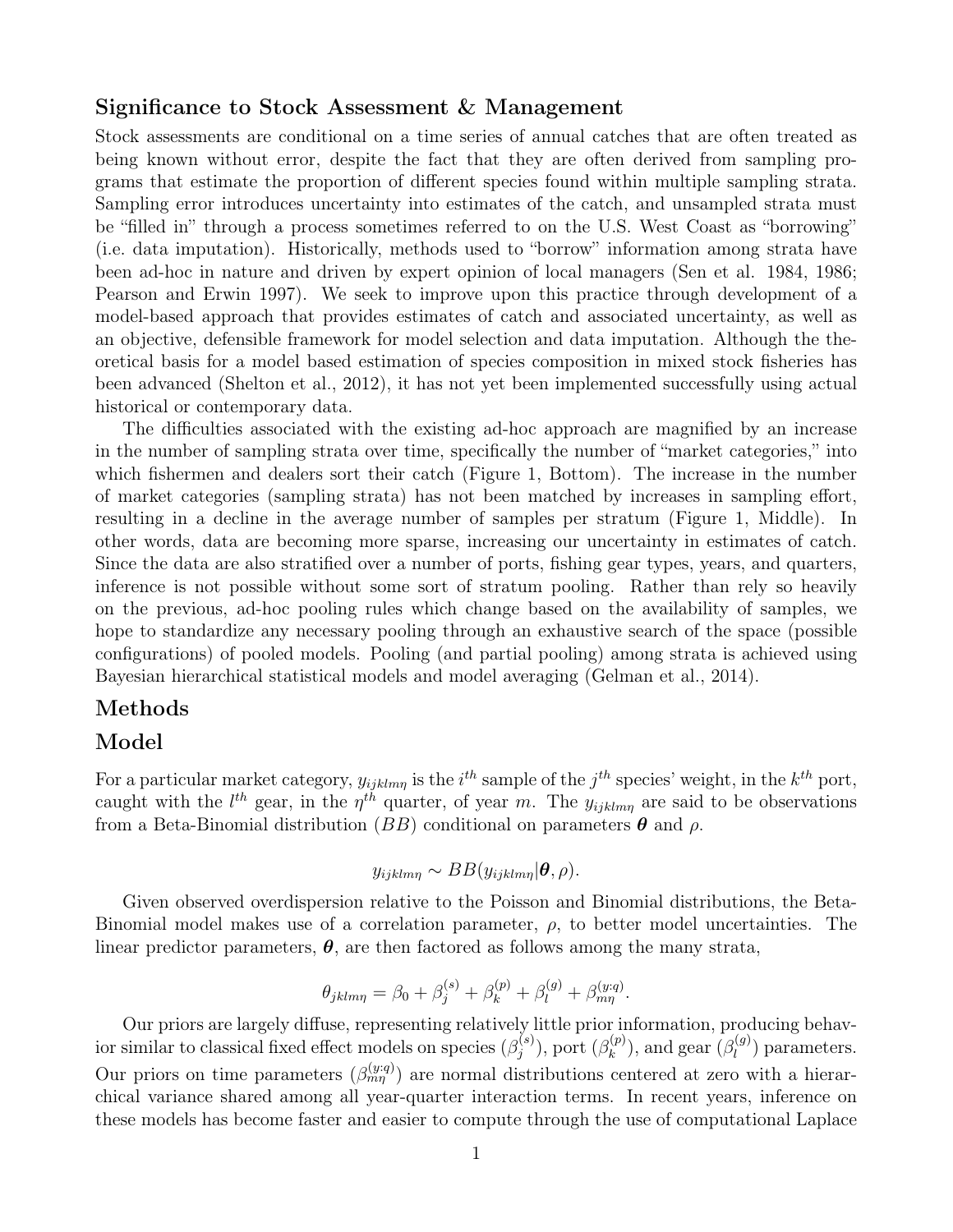approximations (Rue et al., 2009); we compute inferences on the above model in R (R Core Team, 2015) using the R-INLA package (Rue et al., 2013).

## Model Exploration & Averaging

We aim to formalize the idea of "borrowing" via an exhaustive search of spatially pooled models among port-complexes. This exhaustive search of the set of possible pooled models allows us to integrate across port pooling options via Bayesian Model Averaging (BMA) (Hoeting et al., 1999). BMA pits the relative predictive accuracy of each pooling scheme against each other to discover optimal port super-complexes in each market category. This process integrates the species composition predictions from each model together so as to incorporate model uncertainty around port pooling into estimates.

#### Species Compositions & Landings

Applying the Bayesian predictive framework to the above model gives the following expressions for predicted weight in each stratum,

$$
p(y_{jklmn}^*|y) = \iint \text{BB}\Big(y_{jklmn}^*|\theta_{jklmn}, \rho\Big) P\Big(\theta_{jklmn}, \rho|y\Big) d\theta_{jklmn} d\rho.
$$

 $p(y^*_{jklmn}|y)$  is computed via monte carlo integration and represents the model's full predictive distribution for the  $j<sup>th</sup>$  species' weight, in the  $k<sup>th</sup>$  port, caught with the  $l<sup>th</sup>$  gear, in the  $\eta<sup>th</sup>$ quarter, of year  $m$ . The following joint transformation of the species' predictive weights result in predictive species compositions,

$$
\pi_{jklm\eta}^* = \frac{y_{jklm\eta}^*}{\sum_j y_{jklm\eta}^*} \quad \mathbf{y}_{klm\eta}^* \neq 0.
$$

Because the  $y^*$  are random variables, and  $\pi^*$  is nothing more than a transformation of the  $y^*, \pi^*$  is also a random variable. Furthermore once inference is complete, we can easily sample these distributions and compute any desired moments from the samples. Speciating landings is then as simple as multiplying the reported landings in a stratum  $(\lambda_{\text{klmn}})$  by the relevant  $\pi_{jklmn}^*$ distribution. This produces a full predictive distribution for species landings  $(\lambda^*_{jklmn})$ , which can then be aggregated however needed. For example, summing  $\lambda_{jklmn}^*$  across market category and quarter, for Boccaccio landings, in each of the modeled gears, for the years from 1983 to 1990, results in the four landings distributions through time as visualized in Figure 2.

#### Summary

Preliminary results from this exercise were presented at the historical catch reconstruction workshop in November of 2016 (see workshop report under agenda item I.2 at

[http://www.pcouncil.org/resources/archives/briefing-books/march-2017-briefing-book/#gfMar2017\)](http://www.pcouncil.org/resources/archives/briefing-books/march-2017-briefing-book/#gfMar2017). The workshop report concluded that these methods would likely represent "a significant improvement over the existing data borrowing procedures." A more comprehensive methodology review was subsequently recommended by the Scientific and Statistical Committee. As part of this review we anticipate completion of a proposed Bayesian model-based catch estimation for California fisheries over a substantial historical period (8 to 15 years) as a key product, which would also include extensive review of the analytical approach and discussions with other states and data management entities (e.g., PacFIN) with respect to how results from this method could be formally accepted as the best available data and served as data streams in a consistent manner.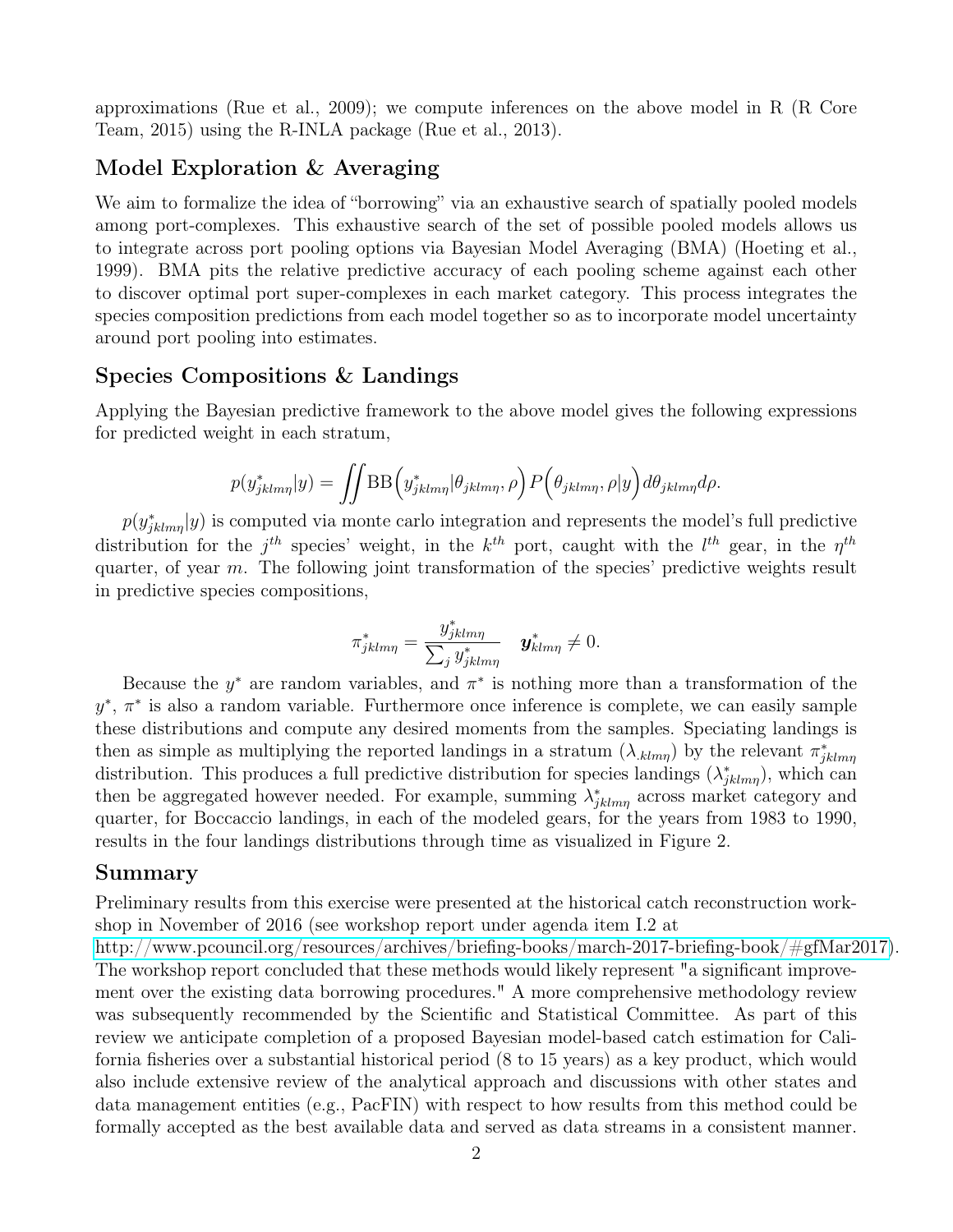## Figures



Figure 1: The *top panel* shows the total number of samples, from 1978 to 2015, in the major groundfish market categories. The middle panel shows the average sample size, per stratum, decreasing through time, as the number of market categories increases, over the same period, in the bottom panel.



Figure 2: Predicted landings distributions for Boccaccio through time, by gear.